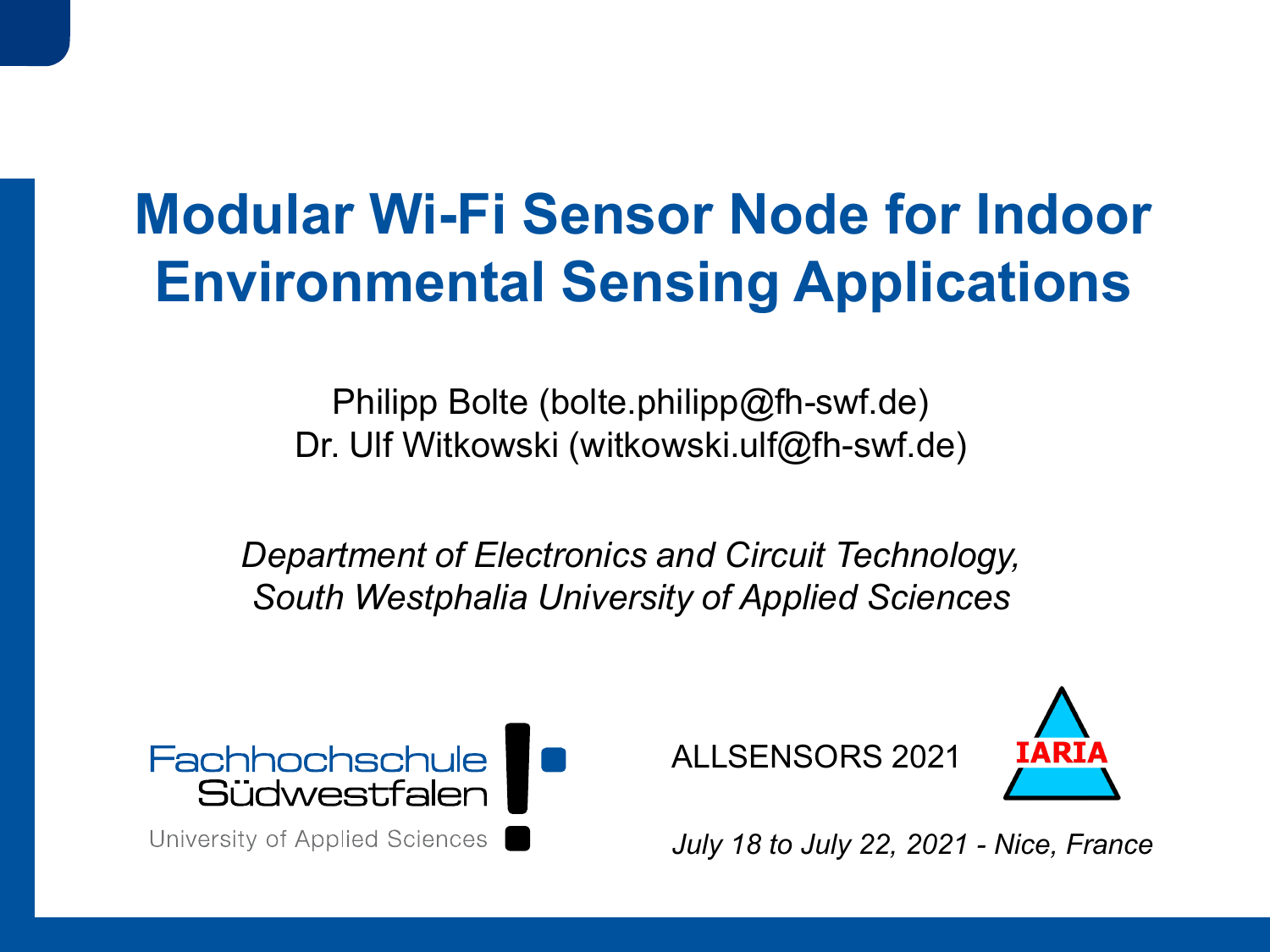

### **Authors**



**Philipp Bolte** is research assistant at the Department of Electronics and Circuit Technology of the South Westphalia University of Applied Sciences since 2016. He received his master's degree in systems engineering in 2017. Currently, he is working on his PhD research with focus on industrial IoT sensor nodes



**Dr. Ulf Witkowski** heads the Electronics and Circuit Technology research group at the South Westphalia University of Applied Sciences in Soest, Germany. He has been an active researcher for about 20 years in the area of wireless networking, sensor networks, cognitive systems, and mini- robotics. He has established his research group at the South Westphalia University as a professor in 2009. His research areas include wireless communication involving mobile ad-hoc networking, radio-based node localization, sensor networks, and embedded systems. He received the diploma degree in electrical engineering in 1995 from the Technical University of Hamburg-Harburg, Germany and in 2003 the Dr.-Ing. degree from the University of Paderborn. U. Witkowski has published more than 80 scientific articles.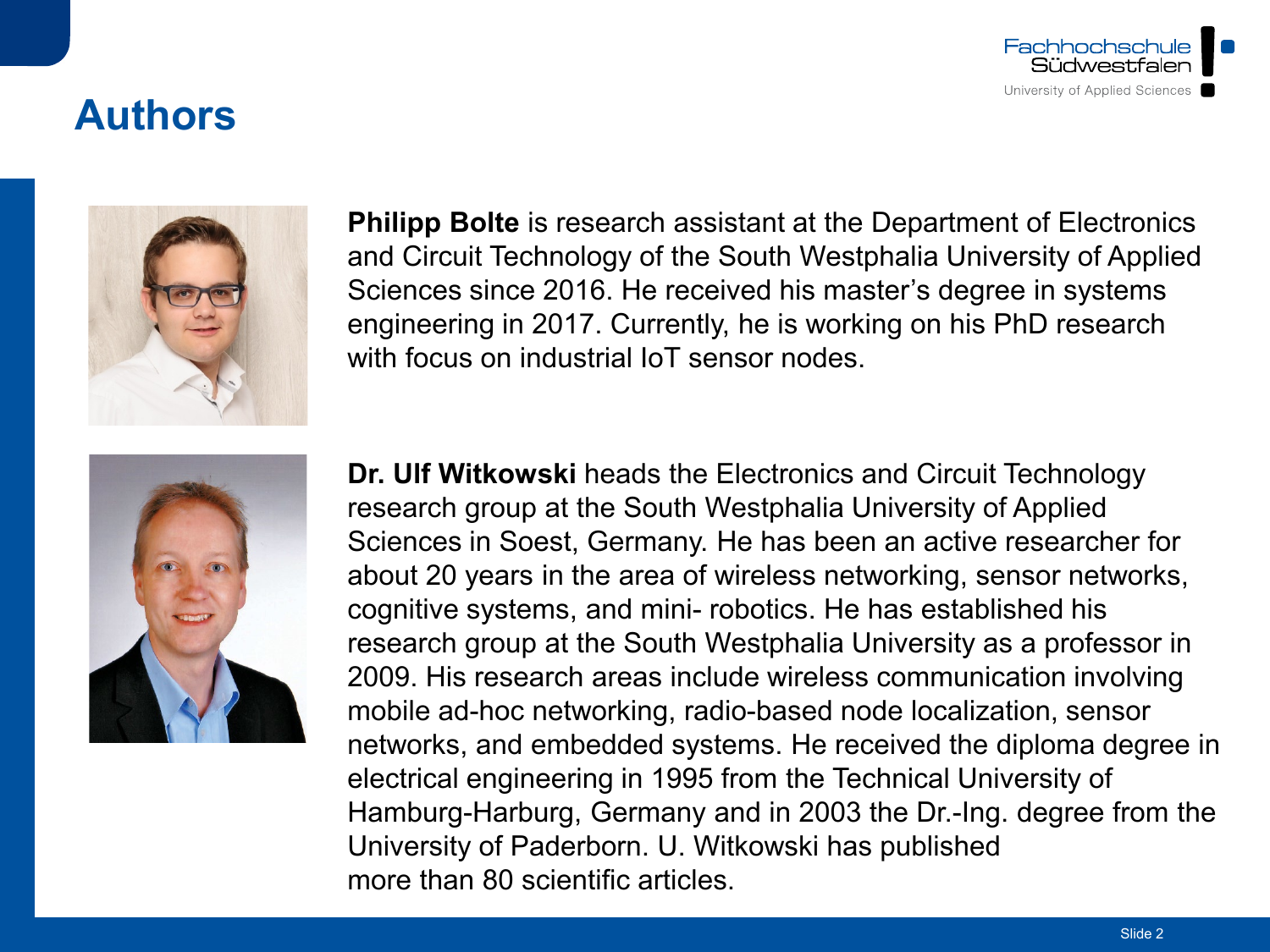





- **Motivation**
- **Sensor Node Architecture**
- **Application 1: Air Quality Display**
- **Application 2: Spatial CO2 Concentration**
- **Conclusions**

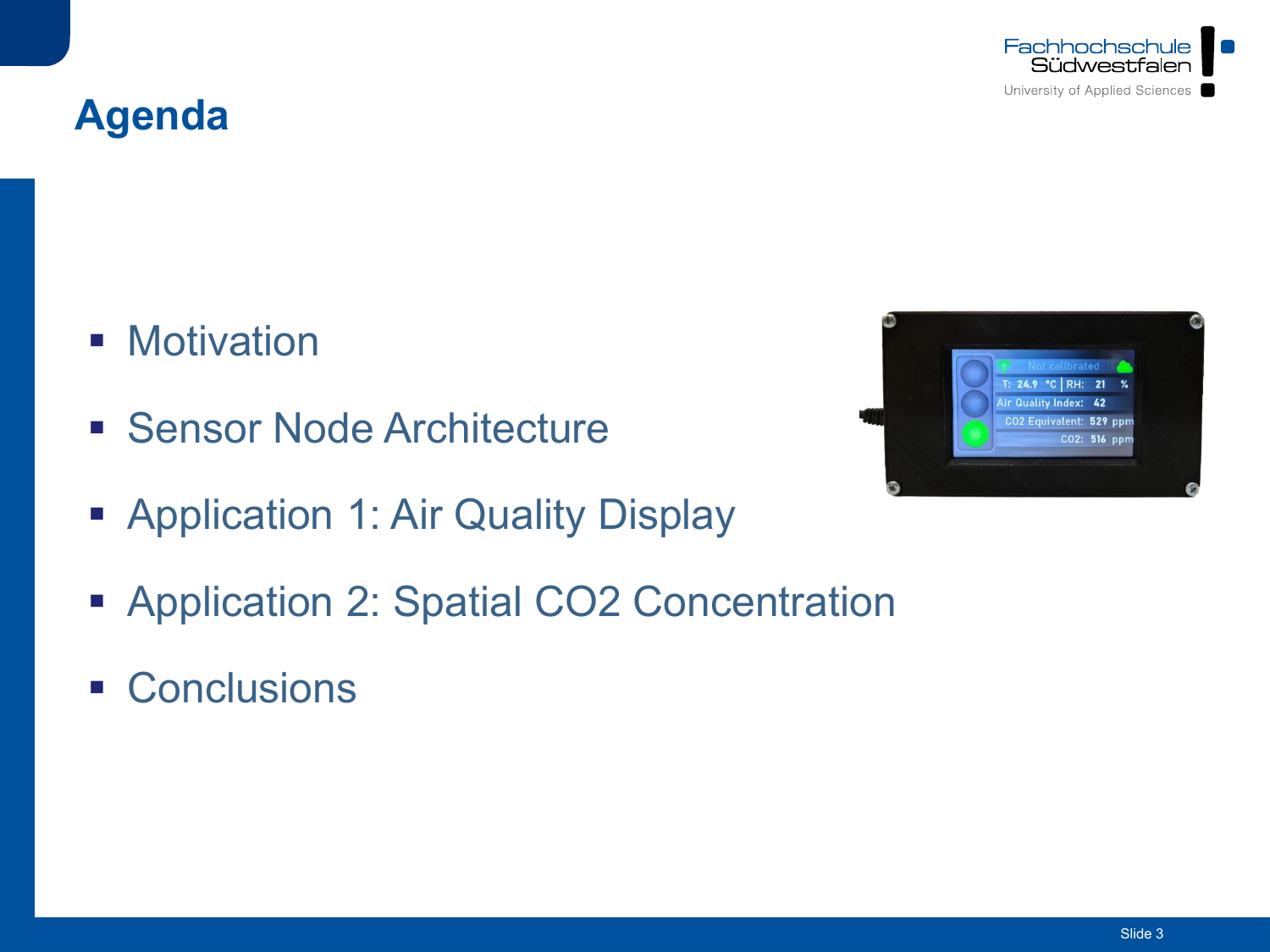

### **Motivation**

#### **Aerosol concentration correlates with CO2 concentration:**



Two persons (one infected): Critical particle inhalation is reached…

after 30 minutes for good ventilation (1000 ppm CO2)

… after 15 minutes for bad ventilation (2000 ppm CO2)

#### **Increased infection risc especially in poor ventilated rooms**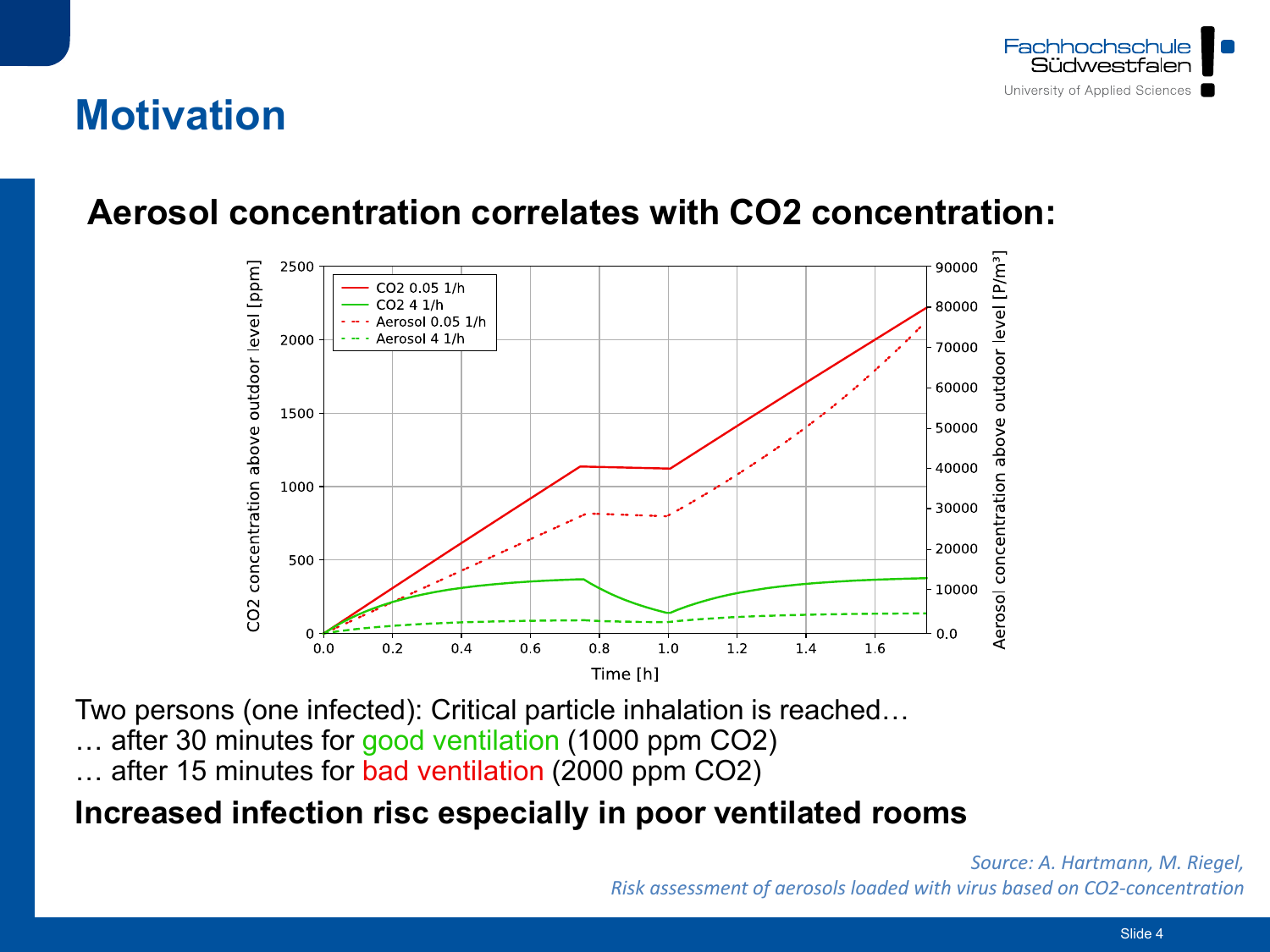

# **Sensor Node Architecture**



#### IoTyze Wi-Fi Module:

- **STM32 main processor for data processing and MQTT client**
- **ESP32 SoC as Wi-Fi modem with TCP/IP stack**

#### Plus external components:

- **SCD30 sensor (CO2, temperature, relative humidity)**
- **BME680 sensor (VOC, pressure, temperature, relative humidity)**
- 4.3" TFT display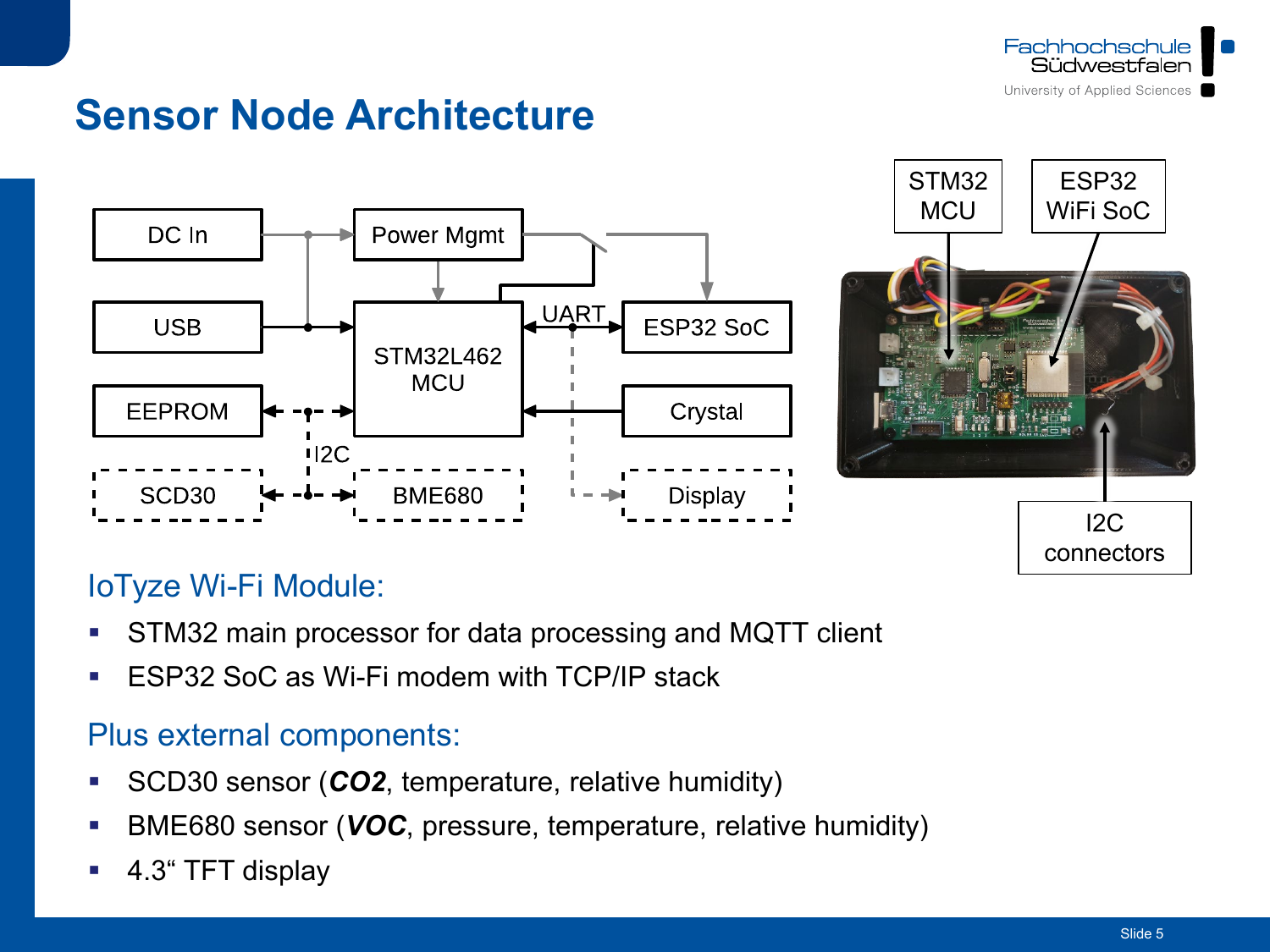

### **Data Flow**



#### Internal:

- One or both sensors can be connected
- Sampling rate SCD30: 2 s
- Sampling rate BME680: 3 s
- **BSEC sensor fusion estimates:** 
	- *CO2 equivalent*
	- Index Air Quality (IAQ)
- **Protocol Buffers for payload encoding**
- **Transmission of collected data each 60 seconds**

### External:

- Mosquitto MQTT Server as transport protocol
- Node-RED data processing
- InfluxDB as time-series database
- Grafana for web-based visualization

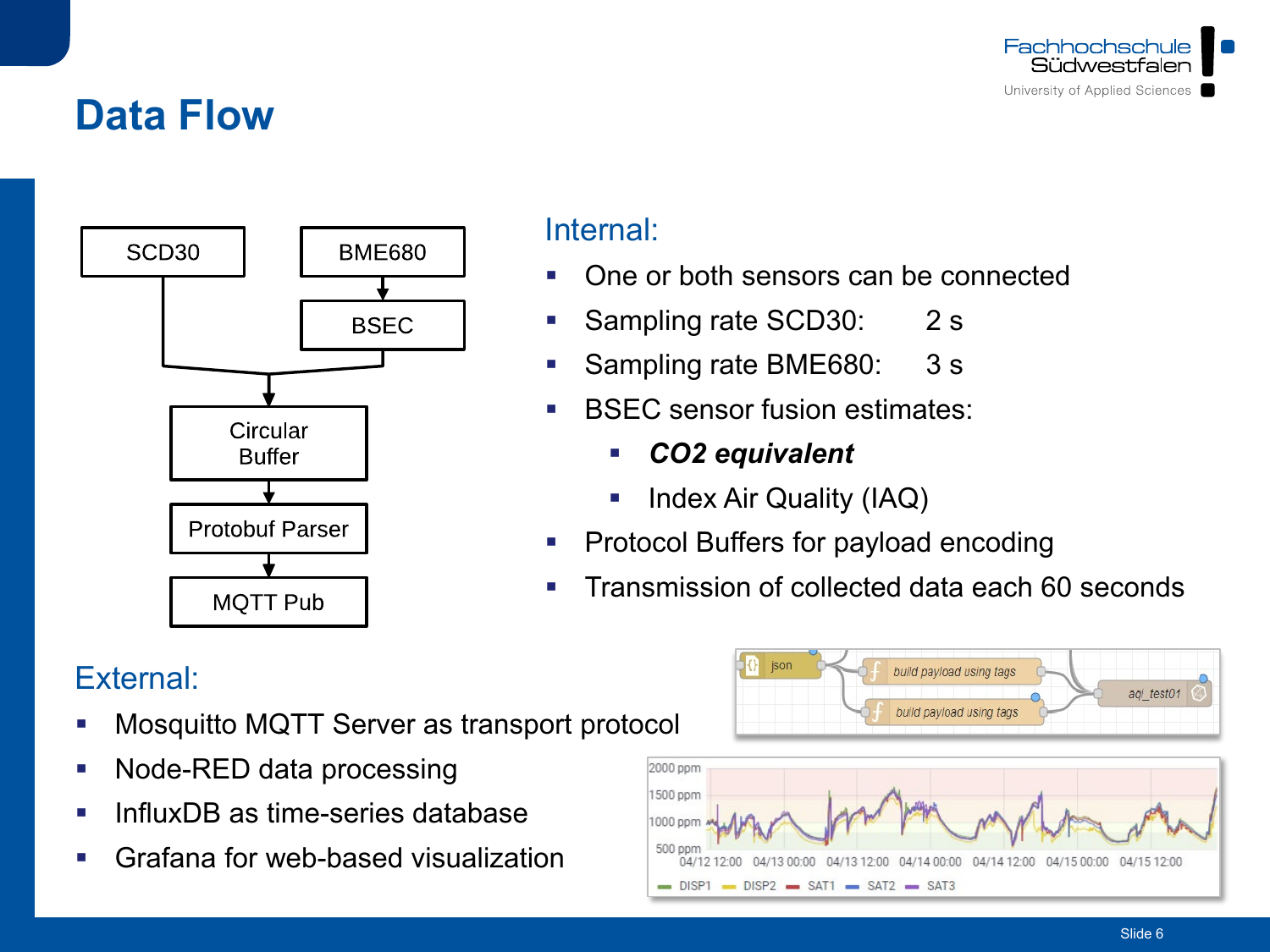

# **Application 1: Air Quality Display**

#### **Local display:**



- **Display of measurements**
- Air quality indication according to DIN EN 13779
- Acoustical alert on critical CO² concentration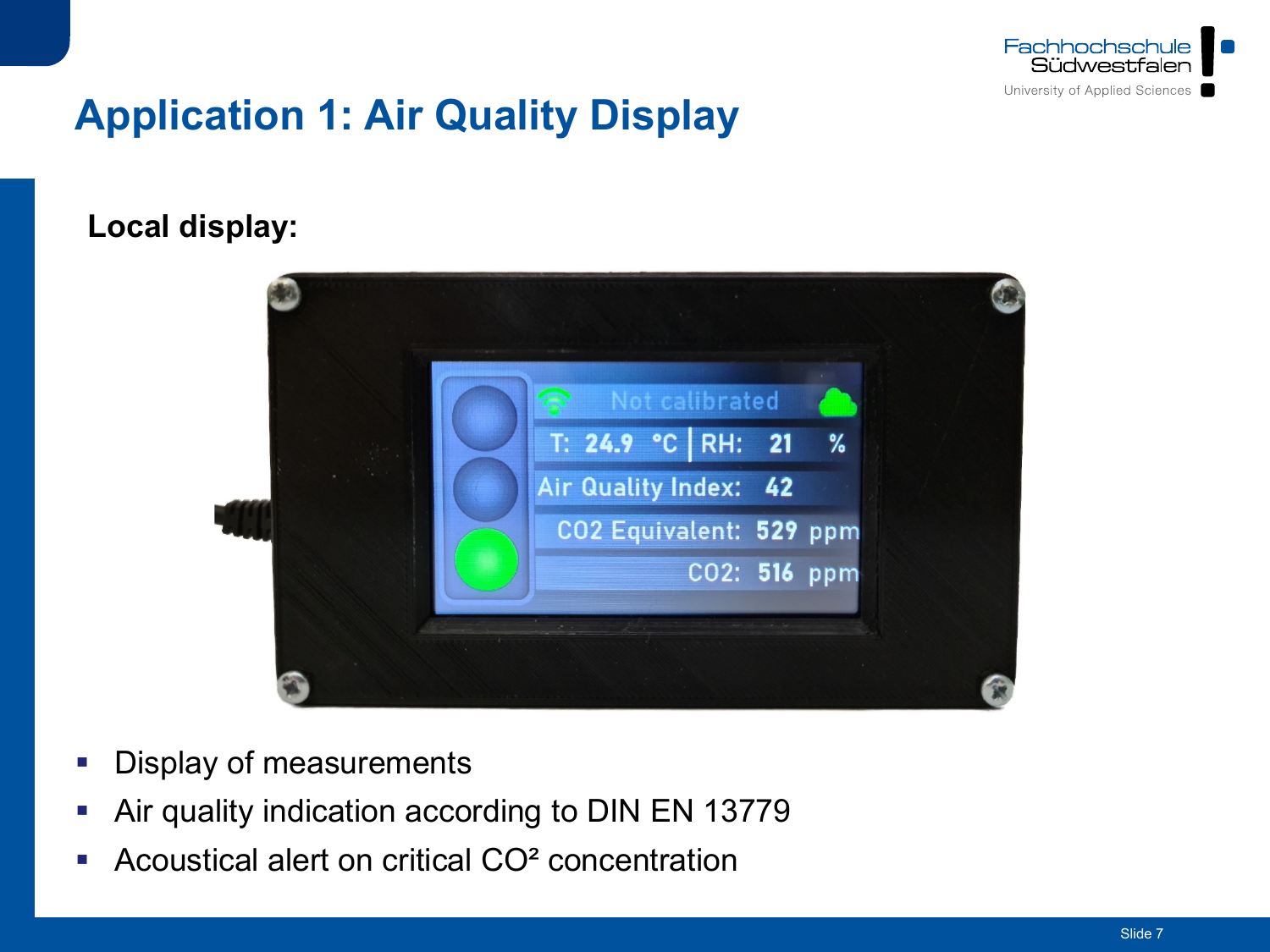

# **Application 1: Air Quality Display**

#### **Online display:**



- Too *high* CO2 estimation in presence of other VOCs (e.g., paint, garbage)
- Too *low* CO2 estimation for other sources of CO2 except human breathing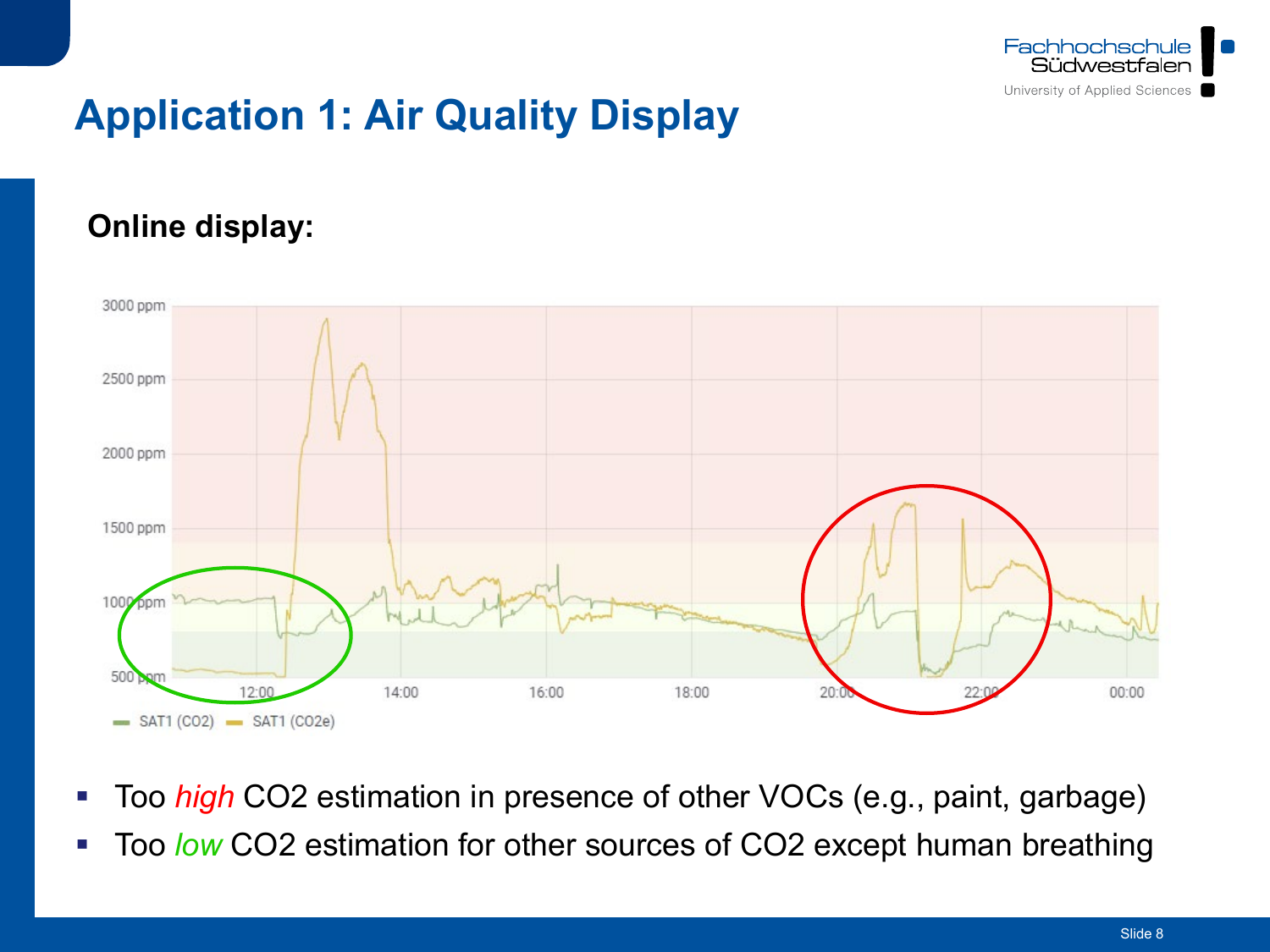

#### **Experimental setup:**

Installation of 5 SN in a height of 1.5m in home office environment

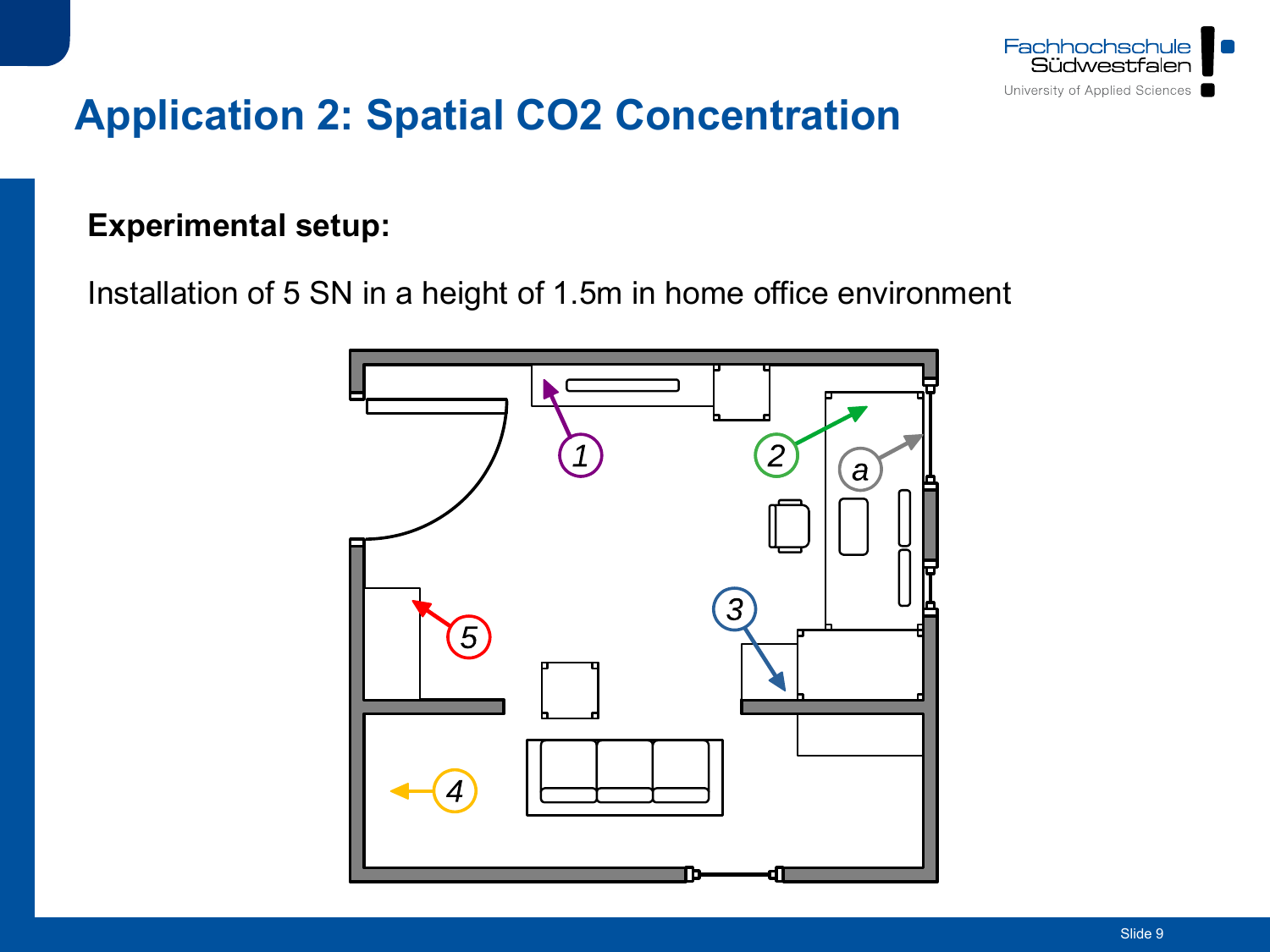

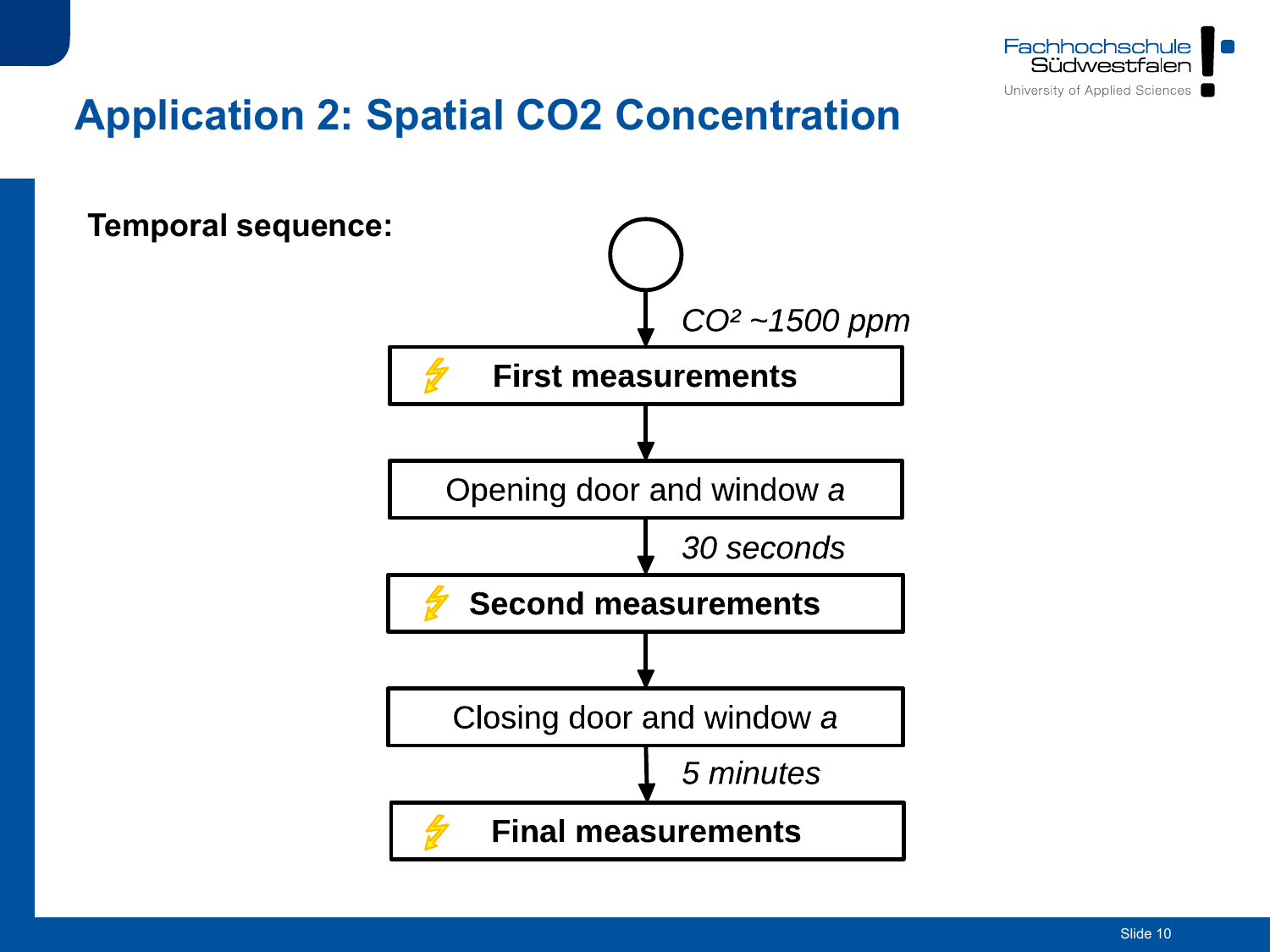

**Spatial Interpolation for sparse, irregular data points:**

*Inverse Distance Weighting*

$$
F(x,y) = \begin{cases} \frac{\sum_{k=1}^{N} \left(\frac{1}{d_k}\right)^{\mu} f_k}{\sum_{k=1}^{N} \left(\frac{1}{d_k}\right)^{\mu}} & \text{if all } d_k \neq 0\\ f_k(d_k = 0) & \text{if any } d_k = 0 \end{cases}
$$



- $F =$  Estimation for coordinate x, y
- $N =$  Number of samples
- $d_k$  = Distance between estimation and sample k  $\mu$  = Power
- 
- $\mu$  = Power<br> $f_k$  = Value of  $=$  Value of sample  $k$

#### *Interpolated values in range of sample points*

$$
F = \frac{\frac{2}{1} + \frac{1}{2.5} + \frac{3}{5}}{\frac{1}{1} + \frac{1}{2.5} + \frac{2}{5}} = 2.625
$$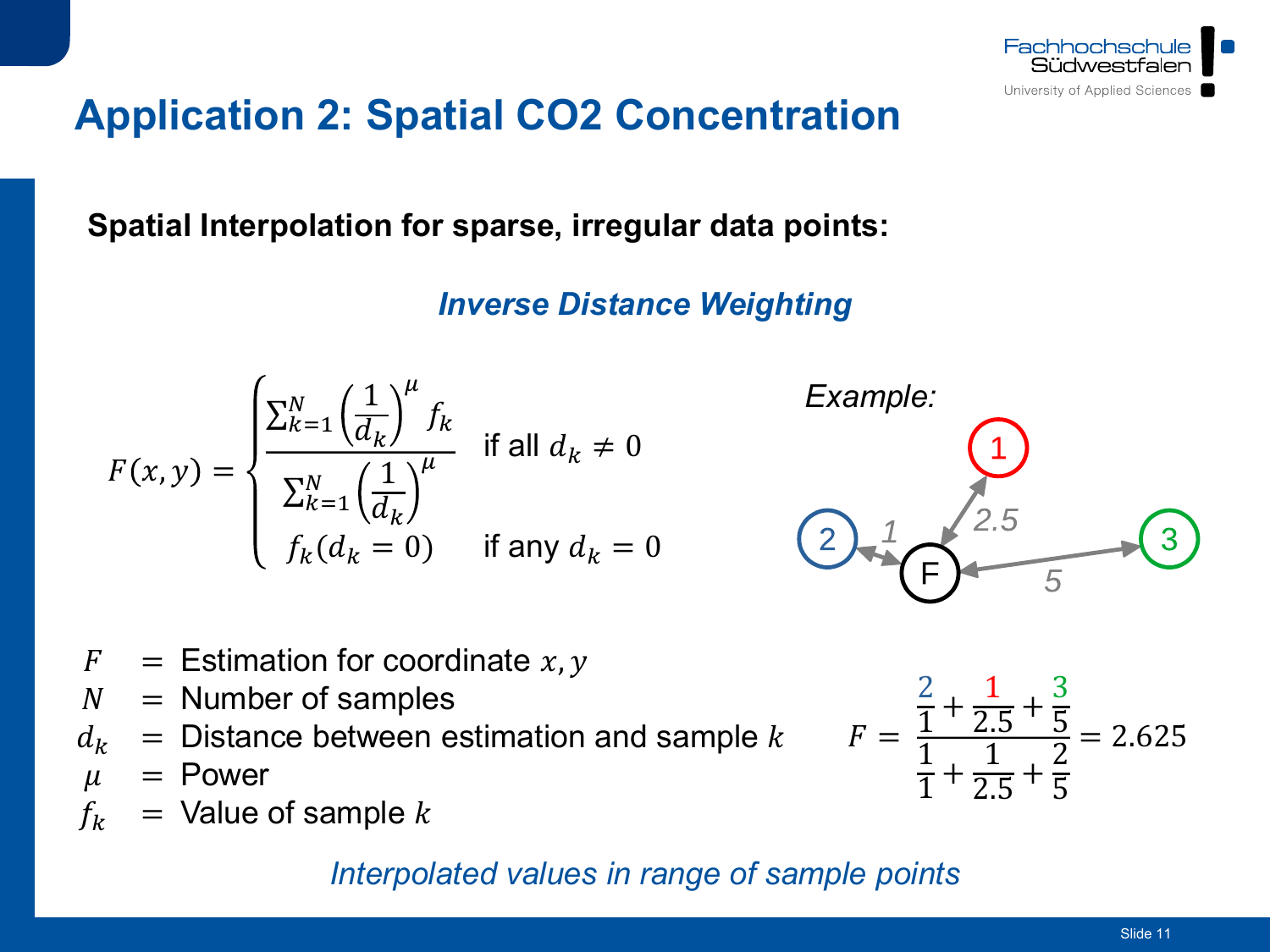

**Results:**